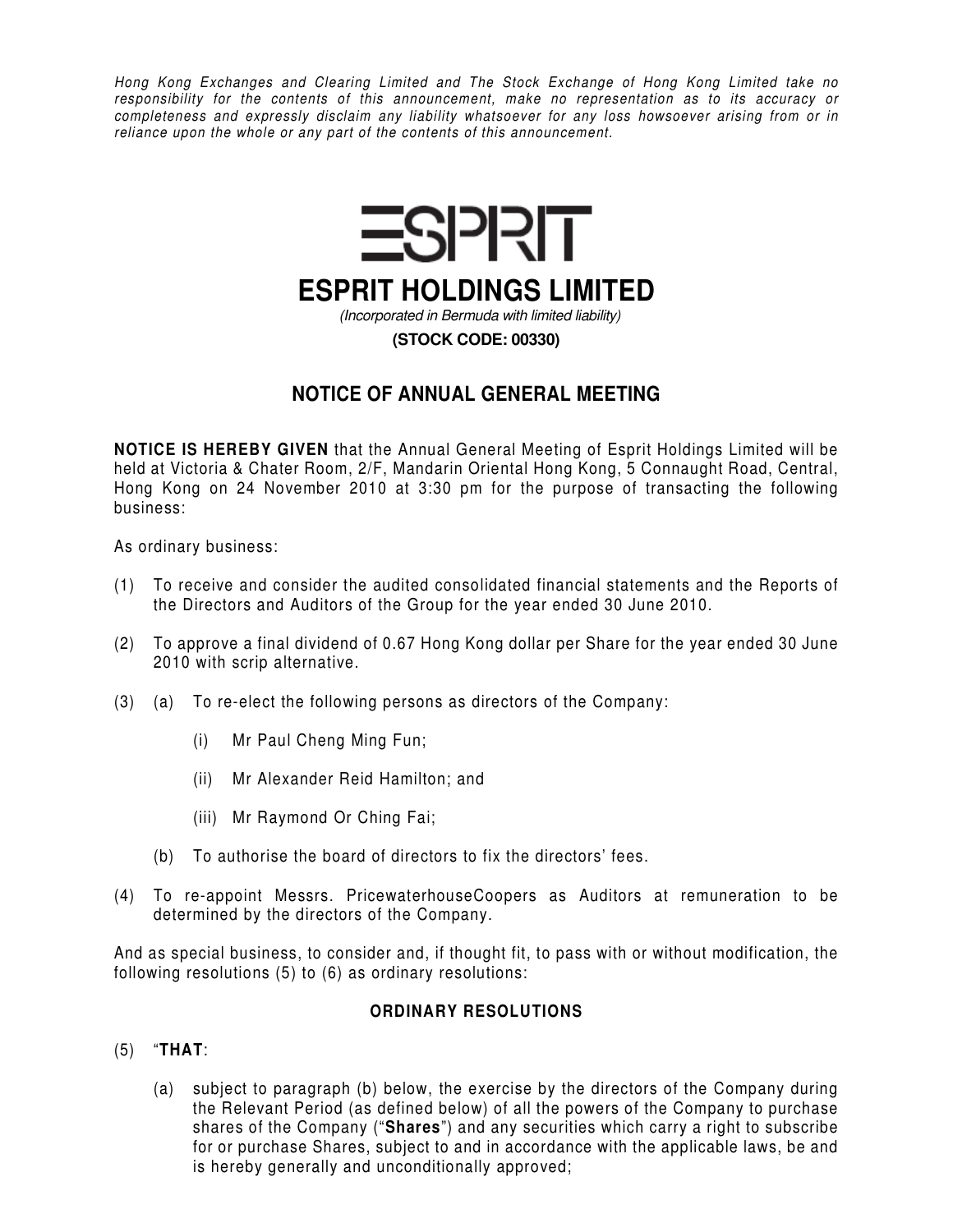- (b) the total nominal amount of Shares which may be purchased pursuant to the approval in paragraph (a) above shall not exceed 10 per cent. of the total nominal amount of the share capital of the Company, and the total number of any securities which carry a right to subscribe for or purchase Shares which may be purchased pursuant to the approval in paragraph (a) above shall not exceed 10 per cent. of such securities of the Company (or any relevant class thereof), in each case in issue as at the date of passing of this resolution, and the said approval shall be limited accordingly; and
- (c) for the purpose of this resolution, "**Relevant Period**" means the period from the passing of this resolution until whichever is the earlier of:
	- (i) the conclusion of the next annual general meeting of the Company;
	- (ii) the revocation or variation of the authority given under this resolution by ordinary resolution of the shareholders of the Company in general meetings; or
	- (iii) the expiration of the period within which the next annual general meeting of the Company is required by the Bye-laws of the Company or any applicable laws to be held."

## (6) "**THAT**:

- (a) subject to the restriction on discounts and restriction on refreshment of this mandate as stated in the circular to the shareholders of the Company dated 26 October 2010 and subject to paragraph (b) below, the exercise by the directors of the Company during the Relevant Period (as defined below) of all the powers of the Company to issue, allot and deal with additional shares of the Company ("**Shares**") and to make or grant offers, agreements and options during the Relevant Period which would or might require Shares to be issued, allotted or dealt with during or after the end of the Relevant Period be and is hereby generally and unconditionally approved;
- (b) the total nominal amount of additional Shares issued, allotted, dealt with or agreed conditionally or unconditionally to be issued, allotted or dealt with, pursuant to the approval in paragraph (a) above, otherwise than pursuant to (i) a Rights Issue (as defined below), or (ii) any option scheme or similar arrangement of the Company for the granting or issuance of Shares or rights to acquire Shares, or (iii) the exercise of rights of subscription or conversion under the terms of any warrants issued or to be issued by the Company or any securities which are convertible into shares of the Company, or (iv) any scrip dividend scheme or similar arrangement providing for the allotment of Shares in lieu of the whole or part of a dividend on Shares of the Company in accordance with the Bye-laws of the Company, shall not exceed 5 per cent. of the total nominal amount of the share capital of the Company in issue as at the date of passing of this resolution; and
- (c) for the purposes of this resolution:
	- (i) "**Relevant Period**" means the period from the passing of this resolution until whichever is the earlier of:
		- (a) the conclusion of the next annual general meeting of the Company;
		- (b) the revocation or variation of the authority given under this resolution by ordinary resolution of the shareholders of the Company in general meetings; or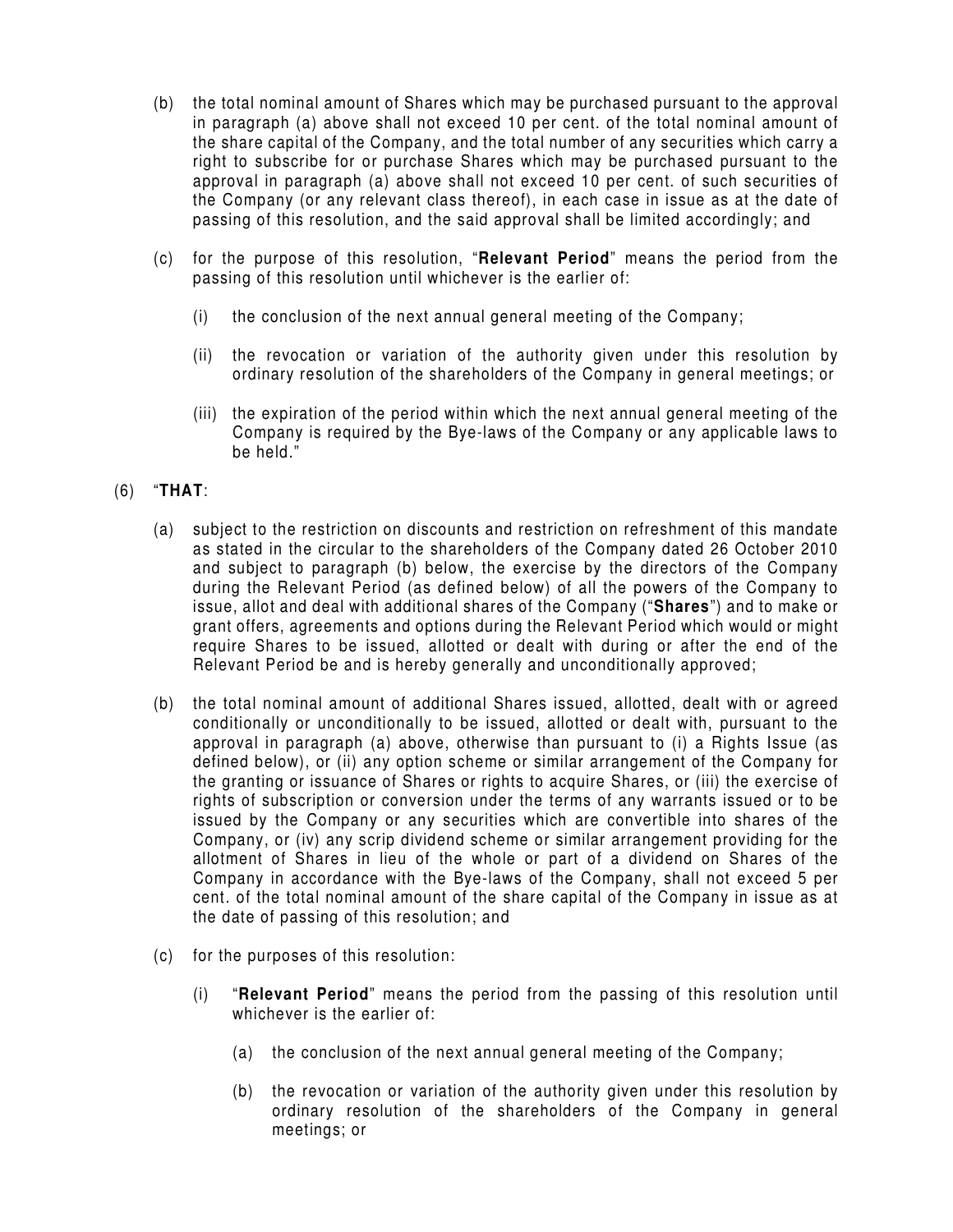- (c) the expiration of the period within which the next annual general meeting of the Company is required by the Bye-laws of the Company or any applicable laws to be held;
- (ii) "**Rights Issue**" means an offer of Shares open for a period fixed by the directors of the Company to the holders of Shares or any class thereof on a fixed record date in proportion to their then holdings of Shares or class thereof (subject to such exclusions or other arrangements as the directors may deem necessary or expedient in relation to fractional entitlements or having regard to any restrictions or obligations under the laws of, or the requirements of, any recognised regulatory body or any stock exchange in any territory outside Hong Kong)."

By Order of the Board **Esprit Holdings Limited Bella Chhoa Peck Lim**  *Company Secretary* 

Hong Kong, 26 October 2010

*Principal place of business in Hong Kong:*  43/F, Enterprise Square Three 39 Wang Chiu Road Kowloon Bay Kowloon Hong Kong

## *Notes:*

- (a) The Register of Members of the Company will be closed from Thursday, 18 November 2010 to Wednesday, 24 November 2010, during such period no transfer of Shares of the Company can be registered.
- (b) The Directors have recommended a final dividend of HK\$0.67 per Share.
- (c) Any Member entitled to attend and vote at the Annual General Meeting is entitled to appoint one or more proxies to attend and vote in his stead. A proxy need not be a member of the Company. If more than one proxy is appointed, the appointment shall specify the number of Shares in respect of which each such proxy is appointed. A form of proxy for use in connection with the Annual General Meeting is enclosed with the circular to Shareholders dated 26 October 2010.
- (d) The instrument appointing a proxy and the power of attorney or other authority, if any, under which it is signed, or a certified copy of such power or authority, must be lodged with the Company's branch share registrar in Hong Kong, Tricor Secretaries Limited, at 26/F, Tesbury Centre, 28 Queen's Road East, Wanchai, Hong Kong, not less than 48 hours before the time fixed for holding of the Annual General Meeting or adjourned meeting.
- (e) In order to qualify for the final dividend mentioned above, all transfers accompanied by the relevant share certificates must be lodged with the Company's branch share registrar in Hong Kong, Tricor Secretaries Limited at the address given in Note (d) above not later than 4:00 pm on Wednesday, 17 November 2010.
- (f) The translation into Chinese language of this notice is for reference only. In case of any inconsistency, the English version shall prevail.